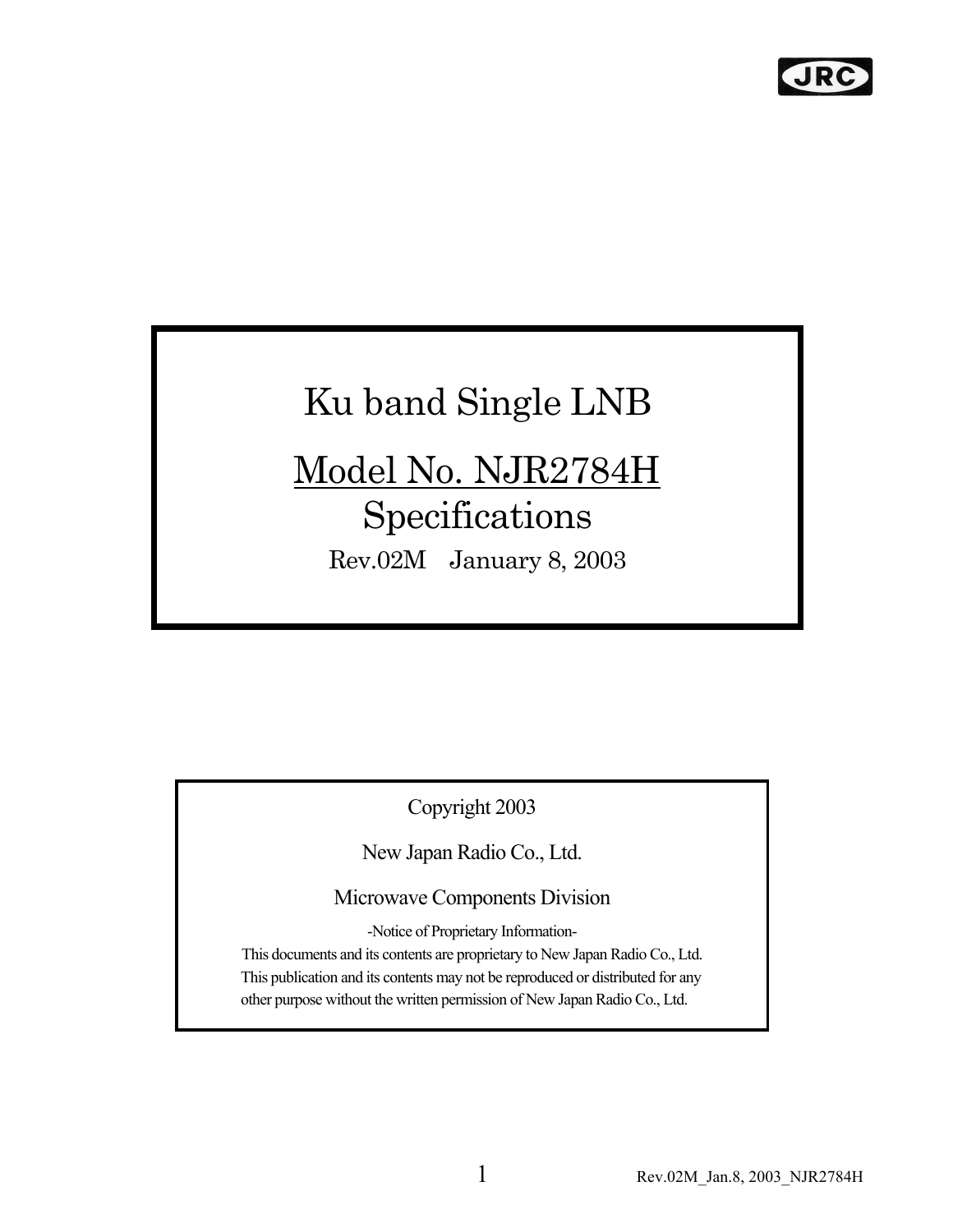

#### 1. Scope

This specification details the requirements for the low noise amplifier and block downconverter for use in Ku-Band VSAT remote RF Terminals.

All specifications shall apply throughout the full range of the specified environmental conditions unless otherwise specified.

#### 2. Electrical Specifications

| $\#$      | Item                                                    | Specification                                                |
|-----------|---------------------------------------------------------|--------------------------------------------------------------|
| $2-1.$    | <b>Frequency Band</b>                                   | 10.95 to 11.70 GHz                                           |
| $2-2.$    | <b>Input Waveguide Flange</b>                           | WR 75                                                        |
| $2-3.$    | Input V.S.W.R.                                          | $2.5:1$ typ.                                                 |
| $2-4.$    | Noise Figure (Ta = $+25C$ )                             | $0.6$ to $0.8$ dB                                            |
| $2-5.$    | <b>Output Frequency</b>                                 | 0.95 to 1.70 GHz                                             |
| $2-6.$    | <b>Conversion Gain</b>                                  | 55 dB typ. @+25C                                             |
|           |                                                         | 50 dB min. 63 dB max. $(Ta = -40 \text{ to } +60 \text{ C})$ |
| $2 - 7.$  | Conversion Gain Variation (Ta = $+25C$ )                | 2 dB max.                                                    |
|           |                                                         | in any 50 MHz segment over frequency band.                   |
| $2 - 8$ . | IM <sub>3</sub>                                         | -40 dBc max. @-15dBm IF Output                               |
| $2-9.$    | Local Oscillator Leakage Levels                         | -50 dBm max. at the waveguide flange.                        |
| $2-10.$   | Local Oscillator Frequency Stability (Ta = -40 to +60C) | 10.000 GHz +/- 900 kHz                                       |
| $2 - 11.$ | <b>Image Rejection</b>                                  | $40$ dB min.                                                 |
| $2-12.$   | Output V.S.W.R.                                         | $2.0:1$ max.                                                 |
| $2-13.$   | Power Requirement                                       | $+15$ to $+24V$<br>Option : $+12$ to $+24$ V dc              |
| $2-14.$   | <b>Current Drain</b>                                    | 110 mA typ. 150 mA max.                                      |
| $2-15.$   | Phase Noise                                             | $-65$ dBc/Hz typ.<br>$-60$ dBc/Hz max.<br>$@1$ kHz           |
|           |                                                         | $-90$ dBc/Hz typ.<br>-80 dBc/Hz max.<br>$(a)$ 10 kHz         |
|           |                                                         | $-110$ dBc/Hz typ.<br>$-100$ dBc/Hz max. $@100$ kHz          |

#### 3. Environmental Specifications

| #      | Item                               | Specification                                     |
|--------|------------------------------------|---------------------------------------------------|
| $3-1.$ | <b>Operating Temperature Range</b> | $-40$ to $+60$ C                                  |
| $3-2.$ | Storage Temperature Range          | $-40$ to $+80$ C                                  |
| $3-3.$ | Humidity                           | $100\%$ Rh (max)                                  |
| $3-4.$ | <b>Vibration</b>                   | G=5 (f=50 $\pm$ 2 Hz, t=5(min), Direction; X,Y,Z) |
| $3-5.$ | <b>Shock</b>                       | $G=15$ (Direction; X, Y, Z)                       |

#### 4. Absolute Maximum Rating

|        | ltem           | Specification            |
|--------|----------------|--------------------------|
|        | RF Input Power | $-10$ dBm ( $\omega$ CW) |
|        |                | $+10$ dBm ( $(a)$ Pulse) |
| $4-2.$ | Supply Voltage | $+28$ Vdc                |